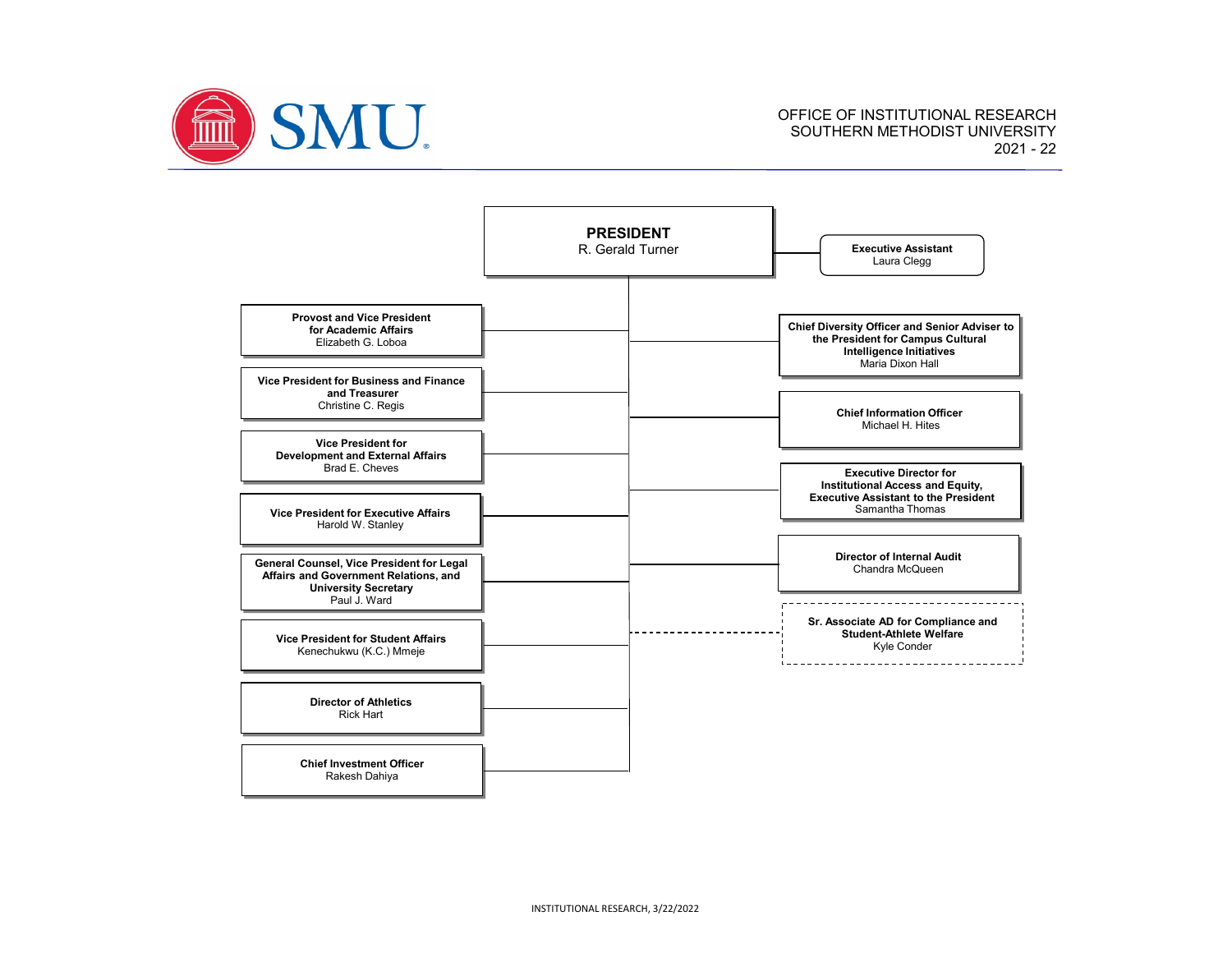

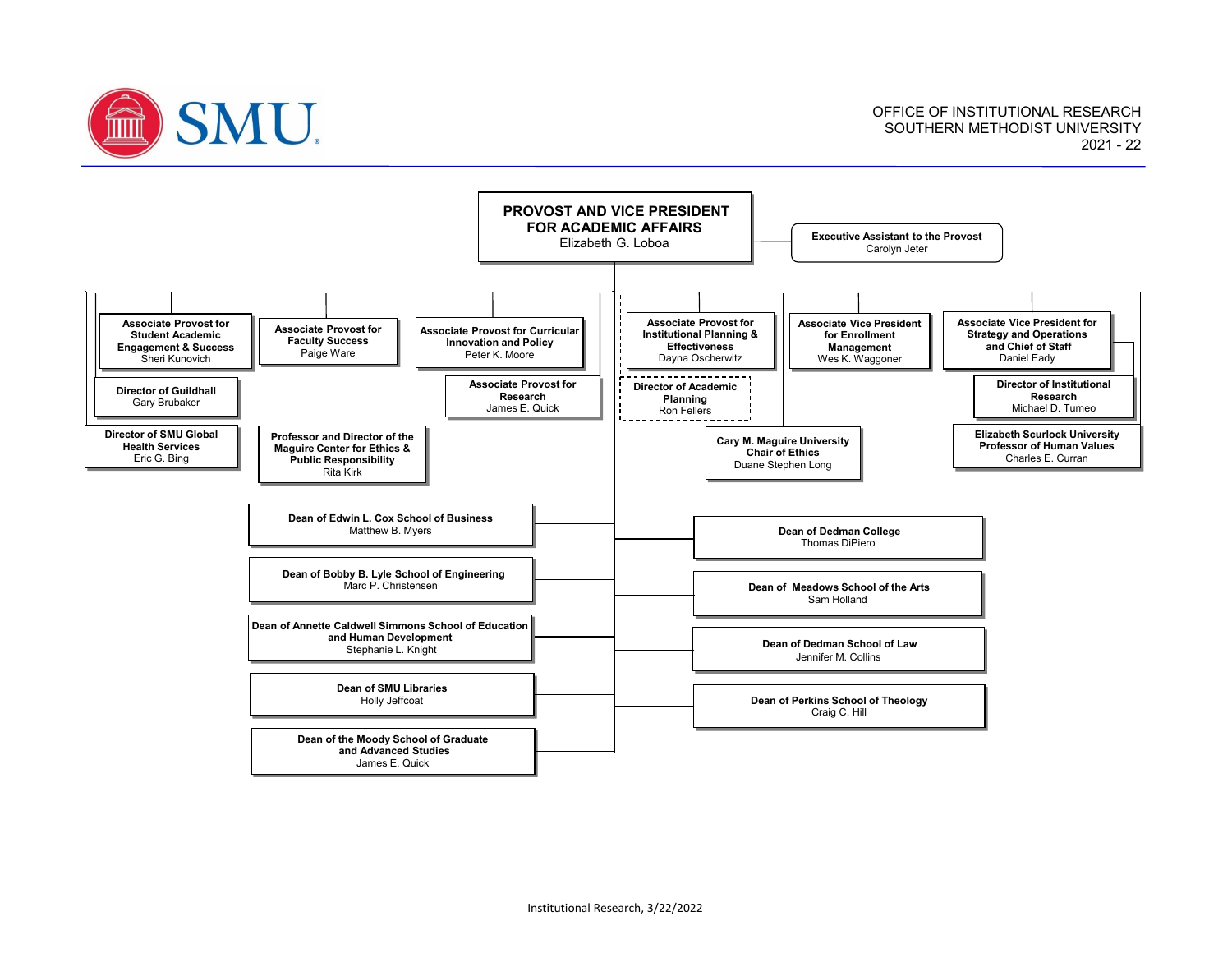

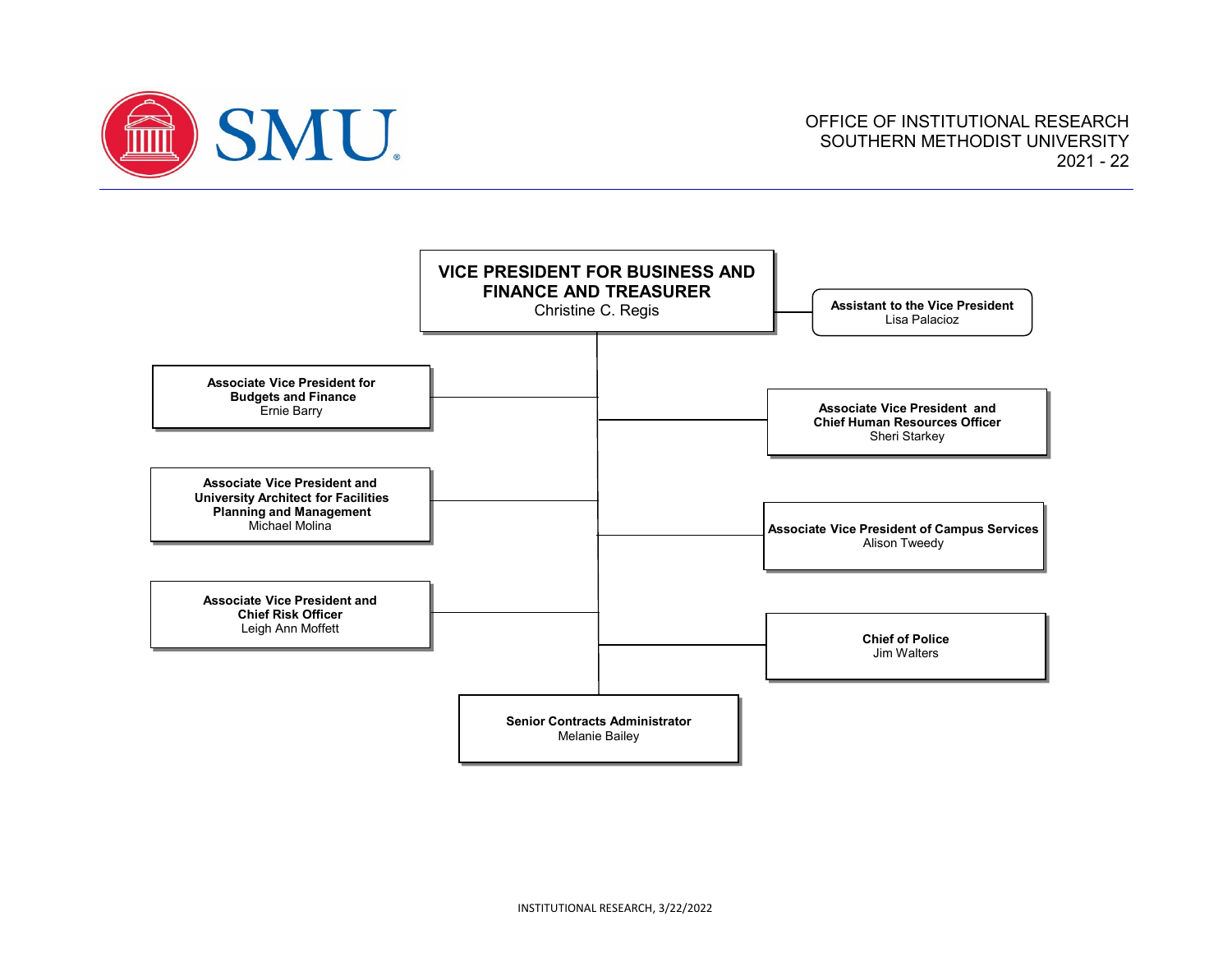

## OFFICE OF INSTITUTIONAL RESEARCH SOUTHERN METHODIST UNIVERSITY 2021 - 22

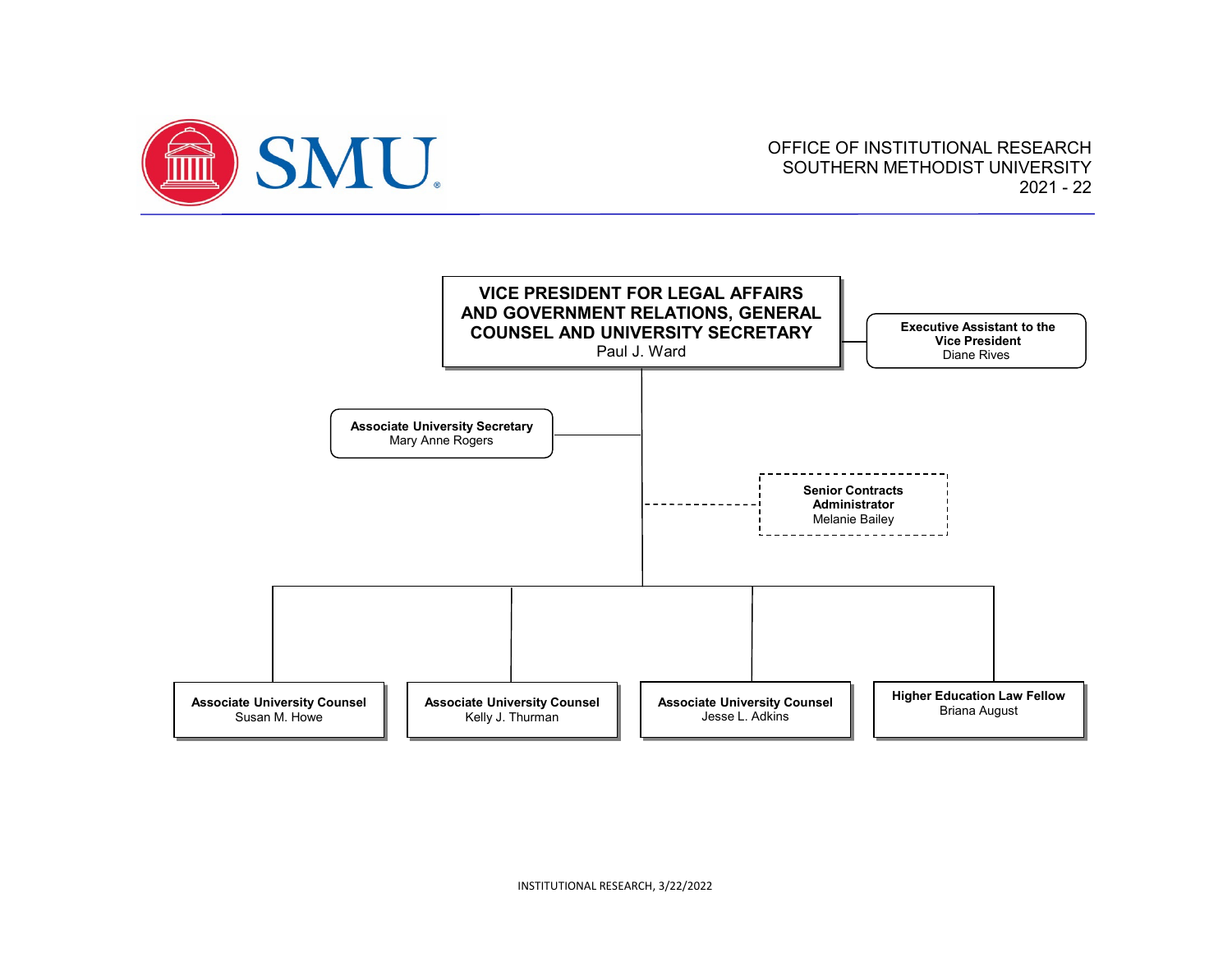

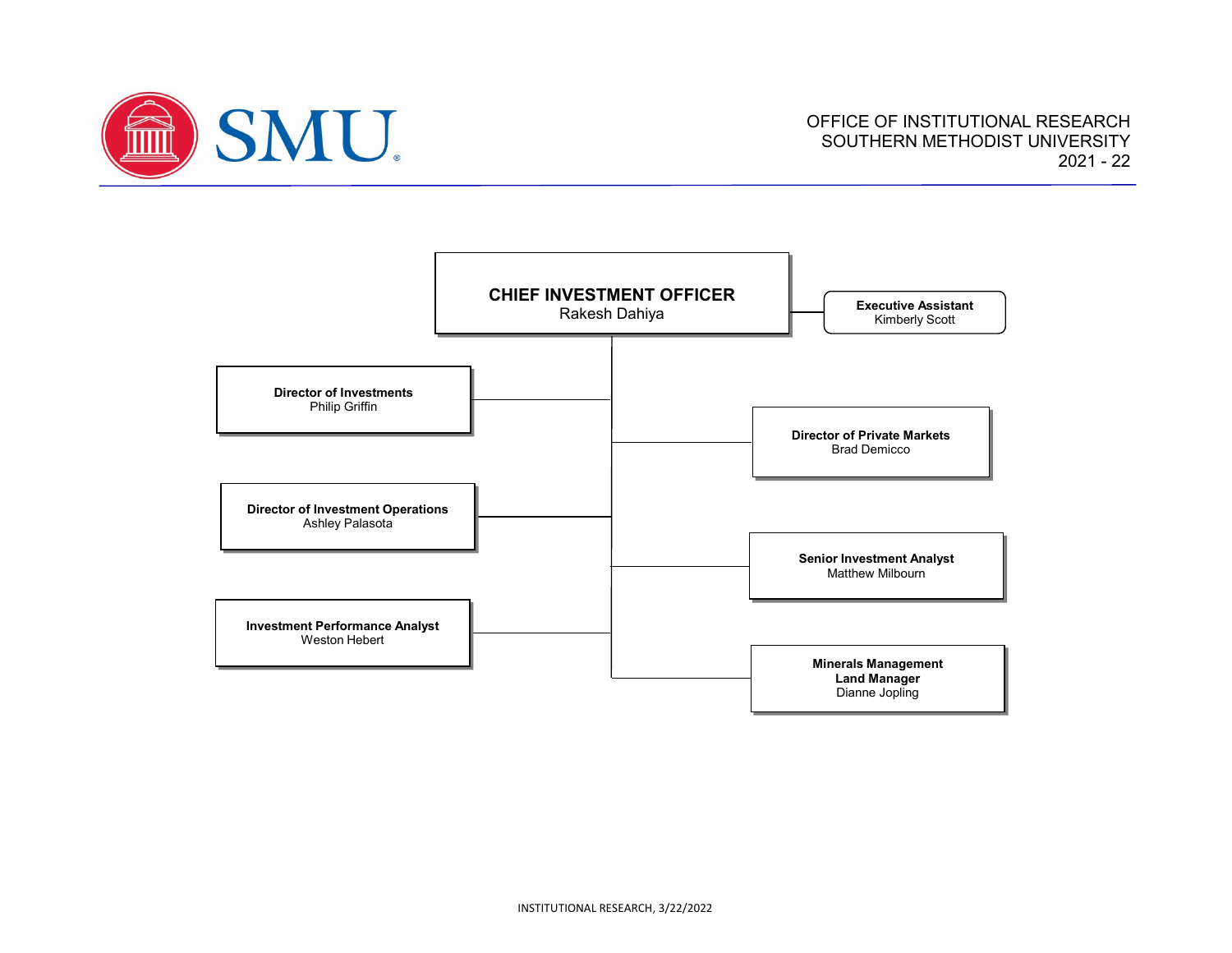

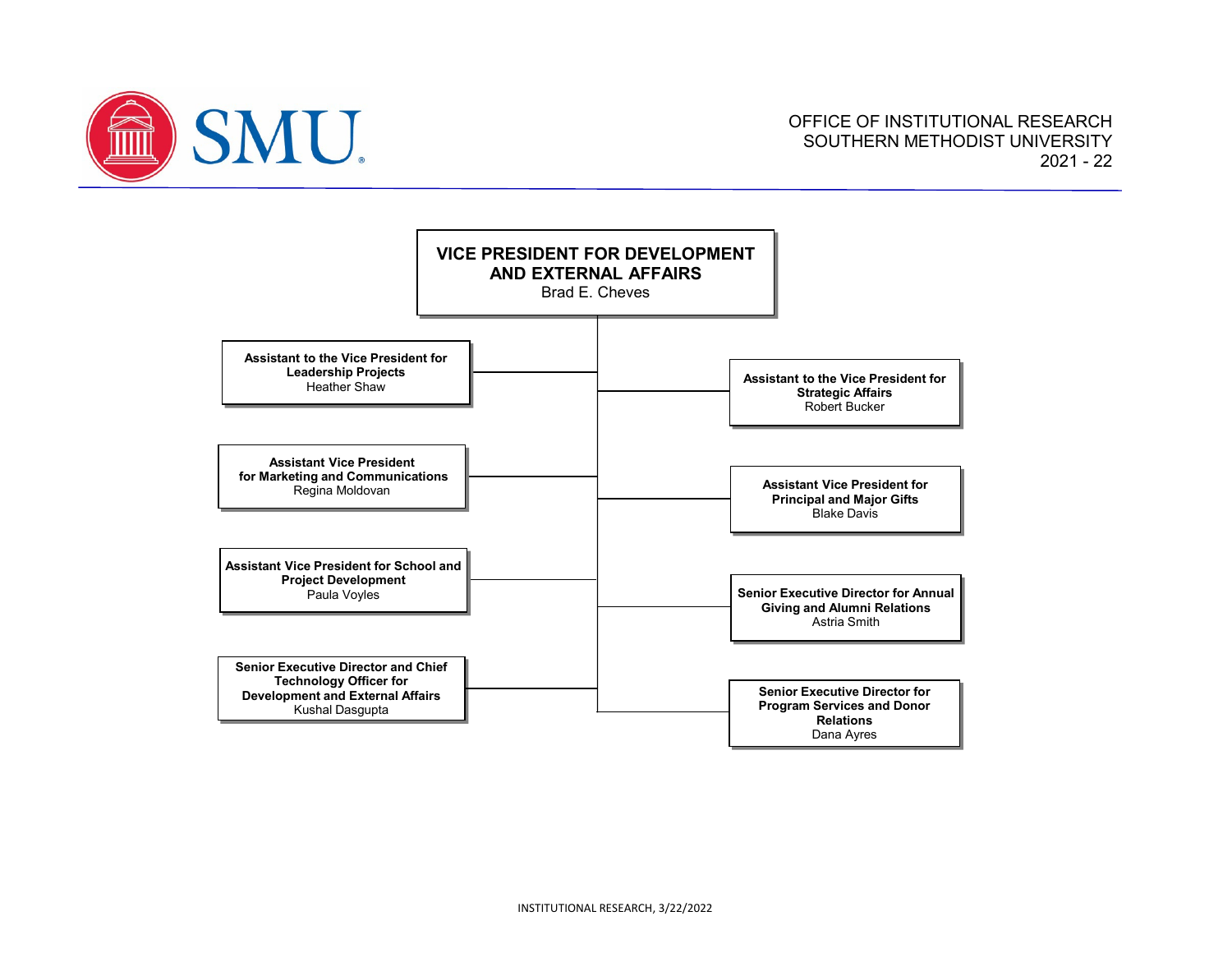

## OFFICE OF INSTITUTIONAL RESEARCH SOUTHERN METHODIST UNIVERSITY 2021 - 22